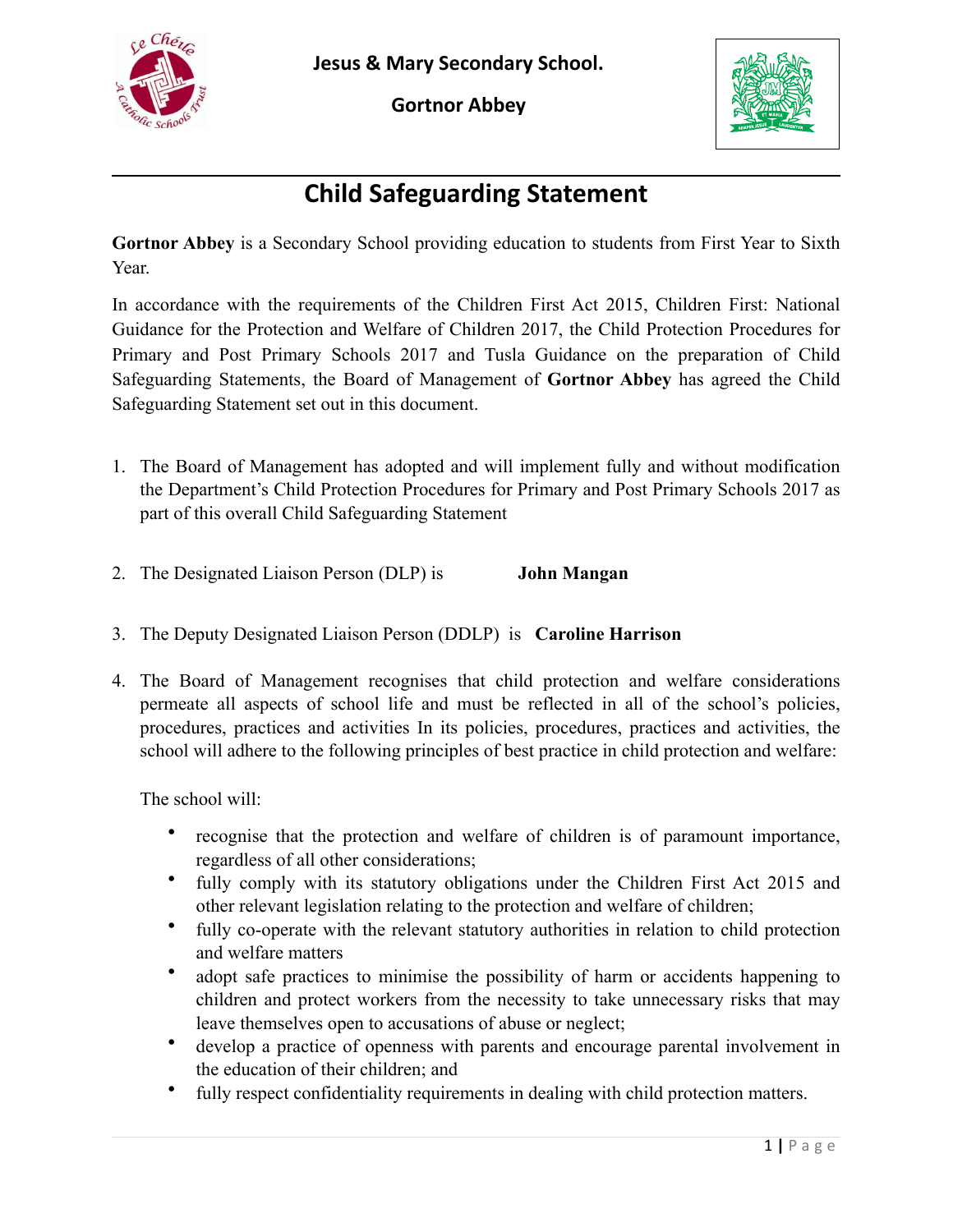







The school will also adhere to the above principles in relation to any adult pupil with a special vulnerability.

- 5. The following procedures/measures are in place:
	- In relation to any member of staff who is the subject of any investigation (howsoever described) in respect of any act, omission or circumstance in respect of a child attending the school, the school adheres to the relevant procedures set out in Chapter 7 of the Child Protection Procedures for Primary and Post-Primary Schools 2017 and to the relevant agreed disciplinary procedures for school staff which are published on the DES website.
	- In relation to the selection or recruitment of staff and their suitability to work with children, the school adheres to the statutory vetting requirements of the National Vetting Bureau (Children and Vulnerable Persons) Acts 2012 to 2016 and to the wider duty of care guidance set out in relevant Garda vetting and recruitment circulars published by the DES and available on the DES website.
	- In relation to the provision of information and, where necessary, instruction and training, to staff in respect of the identification of the occurrence of harm (as defined in the 2015 Act) the school-
		- $\geq$  Has provided each member of staff with a copy of the school's Child Safeguarding Statement
		- $\geq$  Ensures all new staff are provided with a copy of the school's Child Safeguarding Statement
		- $\triangleright$  Encourages staff to avail of relevant training
		- $\triangleright$  Encourages Board of Management members to avail of relevant training
		- $\triangleright$  The Board of Management maintains records of all staff and Board member training
	- In relation to reporting of child protection concerns to Túsla, all school personnel are required to adhere to the procedures set out in the Child Protection Procedures for Primary and Post-Primary Schools 2017, including in the case of registered teachers, those in relation to mandated reporting under the Children First Act 2015.
	- In this school the Board has appointed the above named DLP as the "relevant person" (as defined in the Children First Act 2015) to be the first point of contact in respect of the Child Safeguarding Statement.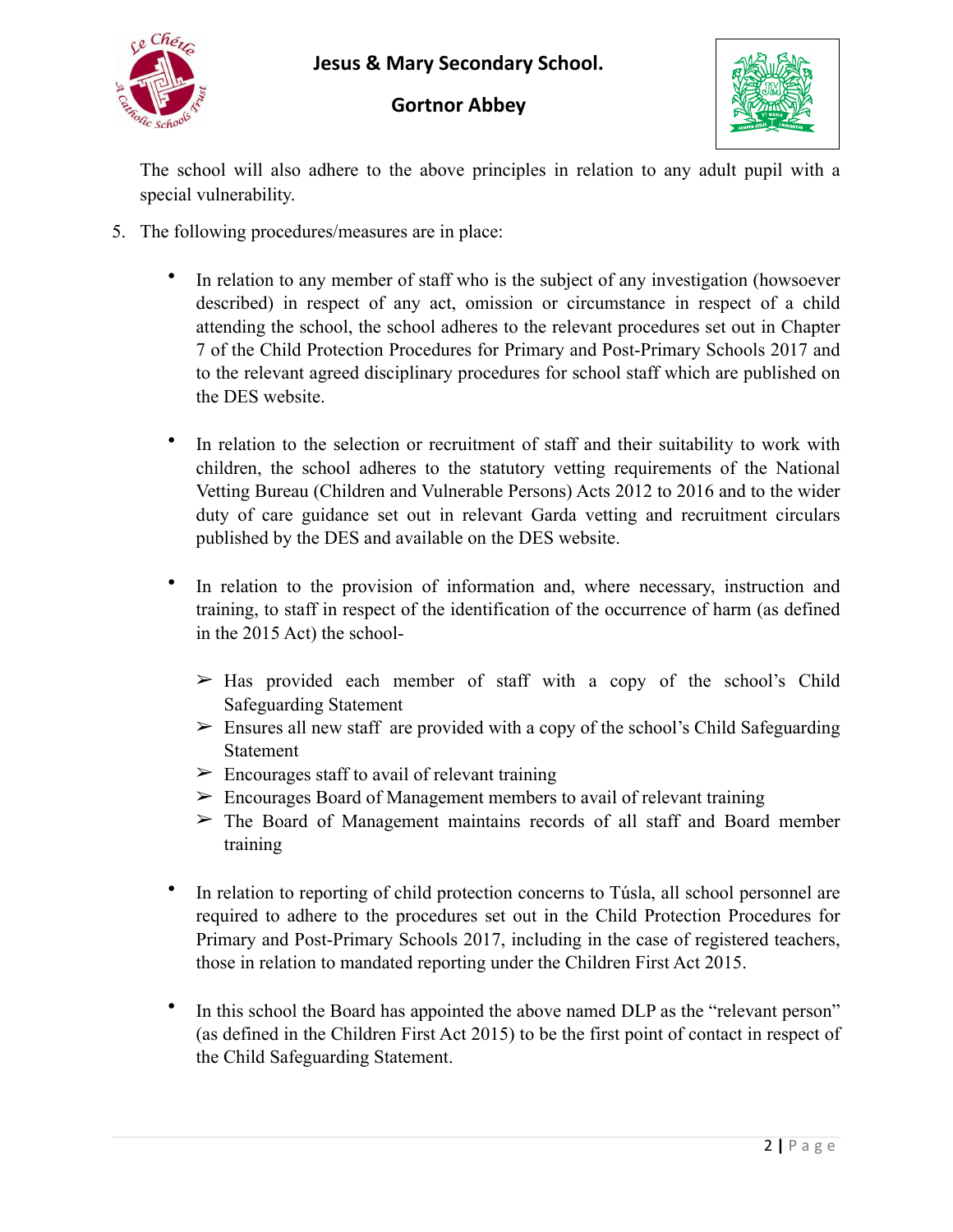**Jesus & Mary Secondary School.** 







- All registered teachers employed by the school are mandated persons under the Children First Act 2015.
- In accordance with the Children First Act 2015, the Board has carried out an assessment of any potential for harm to a child while attending the school or participating in school activities. A written assessment setting out the areas of risk identified and the school's procedures for managing those risks is attached as an appendix to this statement.
- The various procedures referred to in this Statement can be accessed via the school's website, the DES website or will be made available on request by the school.
- 6. This statement has been published on the school's website and has been provided to all members of school personnel, the Parents' Association and the Trustee Patron. It is readily accessible to parents and guardians on request. A copy of this Statement will be made available to Tusla and the Department if requested.
- 7. This Child Safeguarding Statement will be reviewed annually or as soon as practicable after there has been a material change in any matter to which this statement refers.

This Child Safeguarding Statement was adopted by the Board of Management on **25th November 2020.**

|            | Signed: Josephine Moran            | Signed: John Mangan                 |  |  |  |  |
|------------|------------------------------------|-------------------------------------|--|--|--|--|
|            | Chairperson of Board of Management | Principal/Secretary to the Board of |  |  |  |  |
| Management |                                    |                                     |  |  |  |  |